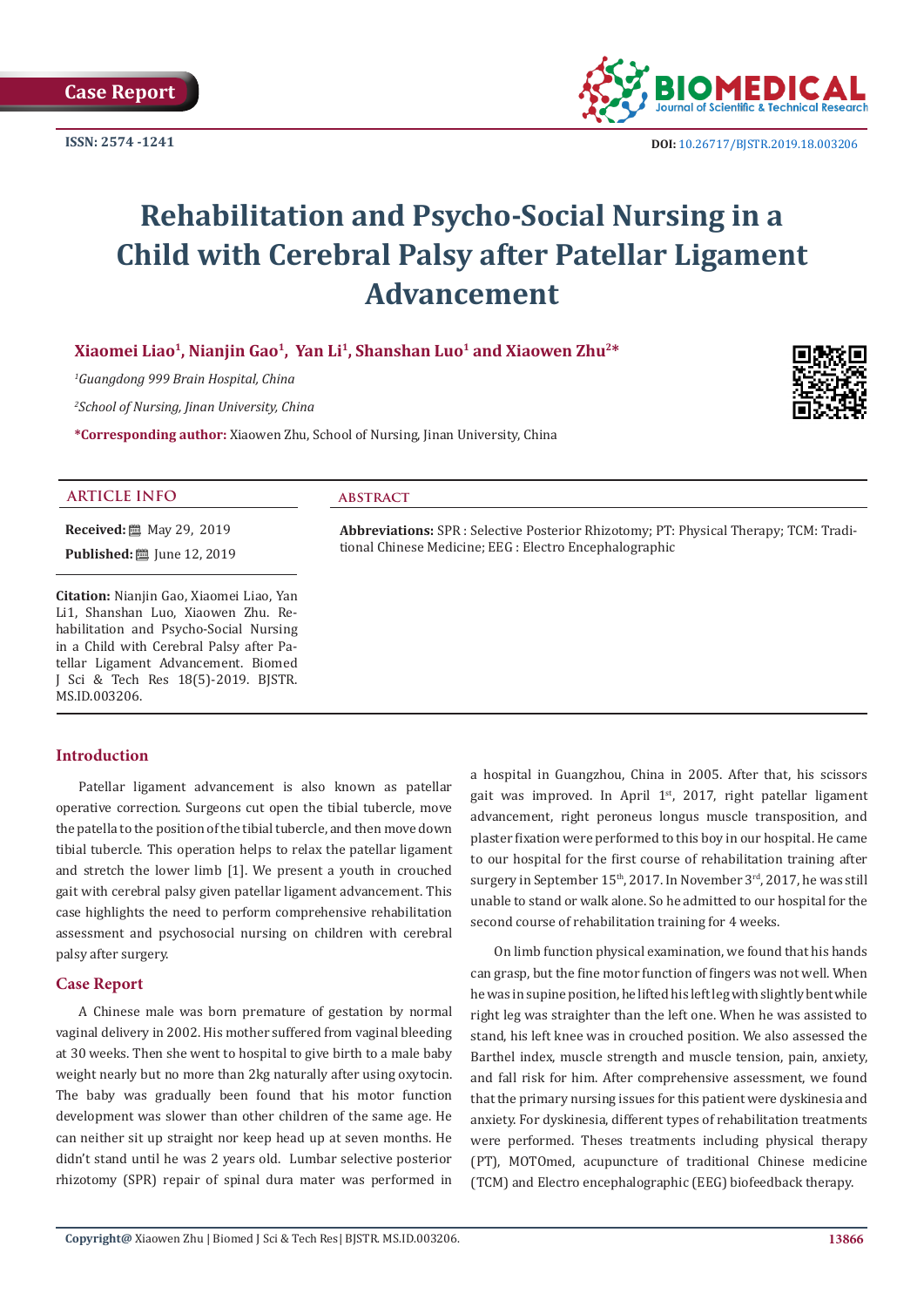During all the rehabilitation training, nurses first explain the current functional status, objectives, and precautions to patient and his family. Then nurses educated them that training should be done gradually to avoid fatigue and injury and should be paid enough attention to safety. Rehabilitation nursing training was ought to be practiced in the ward twice a day. These training including resistance training and active motion, for example isotonic contraction and isometric contraction. Arch bridge movement and shell movement (see in Figure 1 were also recommend to the patient ten times in each group. Center of gravity transfer was also instructed as no more than 15 minutes at a time. After a week's rehabilitation nursing training, the patient can transfer his weight and stand on his own. From that on, stand training was taught to the patient for at least 4 days until he can walk with the aid of a walker at November  $16<sup>th</sup>$ . Walking training was applied since then. The patient can walk on his own at November 22<sup>nd</sup>.



**Figure 1:** Shell movement.

Before discharge, he can walk around the ward independently. Anxiety for this patient was inferred to mainly associated with postoperative pain, worrying about fall, and his low confidence. So the nursing goal was to reduce his worry and fear. The first nursing intervention for patient's anxiety was to take time to listen. Besides, professional rehabilitation and nursing knowledge should be taught to patient and family at the proper time to eliminate their psychological concerns. To this patient, the main issue of health education should be lied in explaining the current situation after operation. Enlightening to change his cognition was also important. And nurses also pay attention to increase his confidence and maintain his self-esteem. The last but not least nursing intervention was to improve patient's social support systems. The patient discharged at November 29<sup>th</sup>, 2017. The discharge planning including not only rehabilitation training but also participation in social activities and his parents' accompany.

#### **Discussion**

This case suggests the important nursing role in post operation rehabilitation, especially in China, where there is still a gap of hundreds of thousands of rehabilitation therapists. During rehabilitation training, nurses need not only to be familiar with the operation, but also to evaluate comprehensively and systematically [2,3]. Rehabilitation is a long-term work that requires the participation of children, parents, doctors, nurses, and rehabilitation therapists [4]. Nursing interventions should focus in patients' developing rehabilitation needs. In this process, health-care providers' actively driving of parents and children to participate could help the rehabilitation be more smoothly. In rehabilitation training process, psycho-social nursing also plays an important role [5,6]. In psycho-social nursing, listen was the first crucial step to make good communication to promote trust between nurse and patient [7]. Nurses could help patient to change his attitude towards disease and treatment from passive to active. In this case, nurses set up an example that a 15-year-old girl who had surgery one day later than him but could stand alone at the first rehabilitation course. When the patient presented low confidence in his hanging head, nurses praise his appearance and increase his confidence in his self-image. In all these psycho-social education, patient's anxiety released.

# **Funding**

This research was funded by Guangdong provincial health and family planning commission medical research fund (Grant No. A2017263), Xiaowen ZHU, PI.

#### **References**

- 1. [Taylor D, Connor J, Church C, Lennon N, Henley J, et al. \(2016\) The](https://www.ncbi.nlm.nih.gov/pubmed/27392300) [effectiveness of posterior knee capsulotomies and knee extension](https://www.ncbi.nlm.nih.gov/pubmed/27392300) [osteotomies in crouched gait in chilfen with cerebral palsy. Journal of](https://www.ncbi.nlm.nih.gov/pubmed/27392300) [Pediatric Orthopaedics B 25\(6\): 543-550.](https://www.ncbi.nlm.nih.gov/pubmed/27392300)
- 2. [Boyer ER, Stout JL, Laine JC, Gutknecht SM, Oliveira LH, et al. \(2017\)](https://www.ncbi.nlm.nih.gov/pubmed/28961550) [Evidence of knee extensor dysfuction during sit-to-stand following distal](https://www.ncbi.nlm.nih.gov/pubmed/28961550) [femoral extension osteotomy and patellar tendon advancement in young](https://www.ncbi.nlm.nih.gov/pubmed/28961550) [adults with cerebral palsy: A pilot study. Gait & Posture 58: 527-532.](https://www.ncbi.nlm.nih.gov/pubmed/28961550)
- 3. [Bittmann MF Lenhart RL, Schwartz MH, Novacheck TF, Hetzel S, et al.](https://www.ncbi.nlm.nih.gov/pubmed/29958159) [\(2018\) How does Patellar Tendon Advancement alter the Knee Extensor](https://www.ncbi.nlm.nih.gov/pubmed/29958159) [Mechanism in Children Treated for Crouch Gait? Gait & Posture. 64: 248-](https://www.ncbi.nlm.nih.gov/pubmed/29958159) [254.](https://www.ncbi.nlm.nih.gov/pubmed/29958159)
- 4. [Milicevic M \(2019\) Home participation of children with and without](https://www.tandfonline.com/doi/abs/10.1080/09638288.2019.1610506?journalCode=idre20) [cerebral palsy in Serbia: An exploratory study. Disability and](https://www.tandfonline.com/doi/abs/10.1080/09638288.2019.1610506?journalCode=idre20) [Rehabilitation.](https://www.tandfonline.com/doi/abs/10.1080/09638288.2019.1610506?journalCode=idre20)
- 5. [Lindsay S \(2016\) Child and youth experiences and perspectives of](https://www.ncbi.nlm.nih.gov/pubmed/26754030) [cerebral palsy: A qualitative systematic review. Child Care Health and](https://www.ncbi.nlm.nih.gov/pubmed/26754030) [Development 42\(2\): 153-175.](https://www.ncbi.nlm.nih.gov/pubmed/26754030)
- 6. [Chiluba BC, Moyo G \(2017\) Caring for a cerebral palsy child: A caregivers](https://www.ncbi.nlm.nih.gov/pubmed/29221493) [perspective at the University Teaching Hospital, Zambia. BMC Res Notes](https://www.ncbi.nlm.nih.gov/pubmed/29221493) [10\(1\): 724-731.](https://www.ncbi.nlm.nih.gov/pubmed/29221493)
- 7. [Boyer ER, Stout JL, Laine JC, Gutknecht SM, De Oliveira, et al. \(2018\)](https://www.ncbi.nlm.nih.gov/pubmed/29298258) [Long-term outcomes of distal femoral extension osteotomy and patellar](https://www.ncbi.nlm.nih.gov/pubmed/29298258) [tendon advancement in individuals with cerebral palsy. The Journal of](https://www.ncbi.nlm.nih.gov/pubmed/29298258) [Bone and Joint Surgery 100\(1\): 31-41.](https://www.ncbi.nlm.nih.gov/pubmed/29298258)